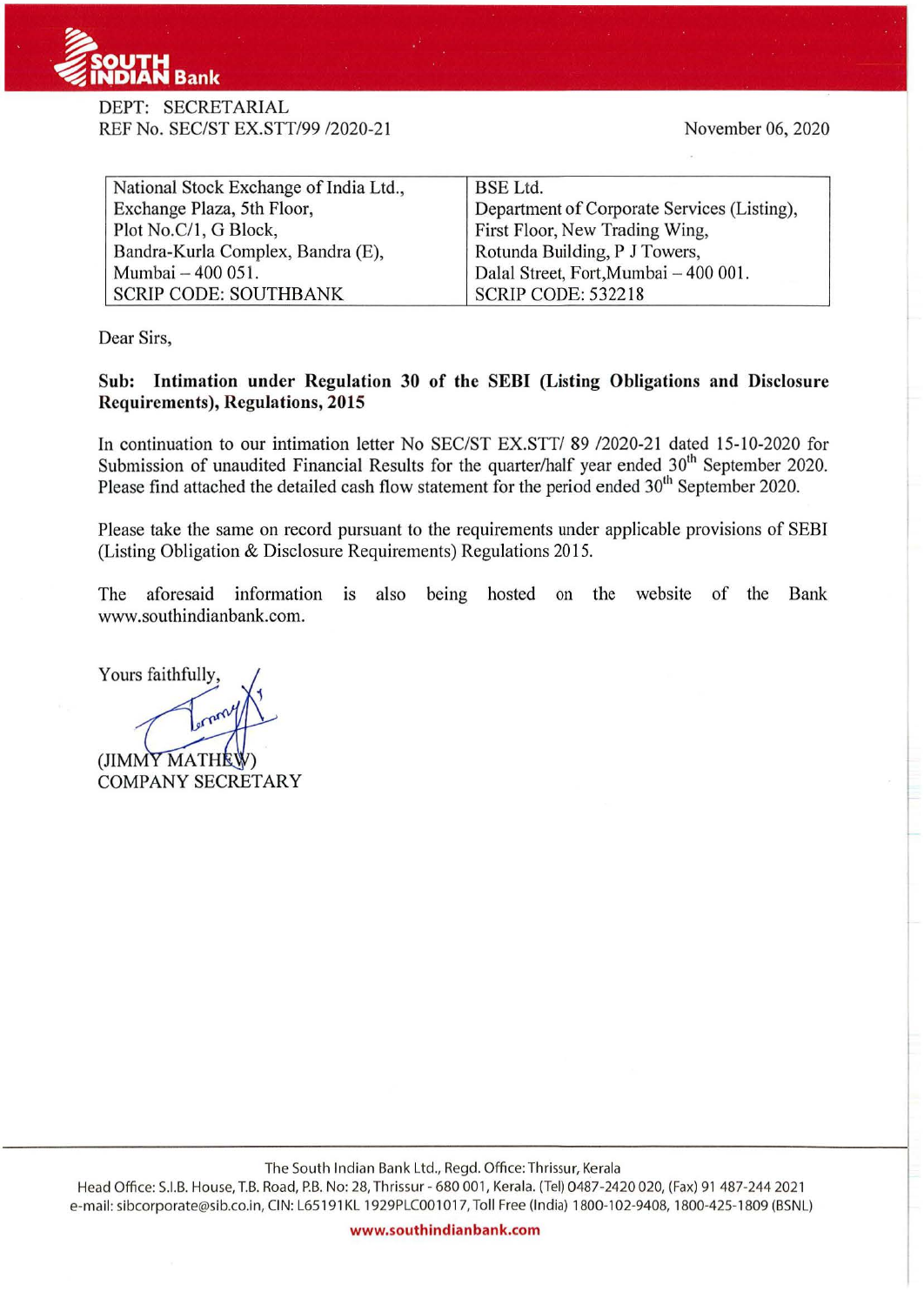

 $\mathbb{Z}$ 

 $Q_{\text{th}}$ 

Dy.

| <b>CASH FLOW STATEMENT FOR THE HALF YEAR ENDED SEPTEMBER 30, 2020</b> |         |                    |                        |                   |  |
|-----------------------------------------------------------------------|---------|--------------------|------------------------|-------------------|--|
|                                                                       |         | <b>Half Year</b>   | <b>Half Year</b>       | <b>Year Ended</b> |  |
|                                                                       |         | Ended<br>September | Ended<br>September 30, | March 31,<br>2020 |  |
|                                                                       |         | 30, 2020           | 2019                   |                   |  |
|                                                                       |         | ₹ Lakhs            | ₹ Lakhs                | ₹ Lakhs           |  |
| Cash flow from operating activities                                   |         |                    |                        |                   |  |
| Net Profit as per Profit and Loss Account                             |         | 14,674             | 15,772                 | 10,459            |  |
| Adjustments for:<br>Provision for taxes (Net)                         |         | 5.143              | 5,999                  | 4,496             |  |
| Depreciation                                                          |         | 4.056              | 3,791                  | 7,770             |  |
| Amortisation of Premium on HTM Investments                            |         | 4,745              | 2,697                  | 5,904             |  |
| Provision for Depreciation / Non Performing Investments               |         | (2,064)            | (160)                  | 31,811            |  |
| General Provisions against Standard Assets                            |         | 5,098              | 928                    | 11,436            |  |
| Provision/write off for Non Performing Assets                         |         | 58,702             | 46,753                 | 99,597            |  |
| <b>Other Provisions</b>                                               |         | 213                | 3,615                  | 6,765             |  |
| <b>Employee Stock Options expense</b>                                 |         | 31                 | 57                     | 98                |  |
| Interest on Subordinated bonds                                        |         | 8.872              | 6,326                  | 13,921            |  |
| (Profit)/Loss on sale of land, buildings and other assets             |         | (33)               | (11)                   | (42)              |  |
| Operating profit before working capital changes                       | (A)     | 99,437             | 85,767                 | 192,215           |  |
| Changes in working capital:                                           |         |                    |                        |                   |  |
| Increase / (Decrease) in Deposits                                     |         | (41, 339)          | 252,689                | 261,377           |  |
| Increase / (Decrease) in Borrowings                                   |         | (23, 074)          | (13,050)               | 149,003           |  |
| Increase / (Decrease) in Other liabilities                            |         | 17,444             | 8,109                  | (11,988)          |  |
| (Increase) / Decrease in Investments                                  |         | (6, 126)           | (21, 986)              | (42, 453)         |  |
| (Increase) / Decrease in Advances                                     |         | 1,810              | (76, 716)              | (277, 216)        |  |
| (Increase) / Decrease in Other Assets                                 |         | 32,115             | (68, 390)              | (192, 488)        |  |
|                                                                       | (B)     | (19, 170)          | 80,656                 | (113, 765)        |  |
| Cash flow from operating activities before taxes                      | $(A+B)$ | 80,267             | 166,423                | 78,450            |  |
| Direct Taxes paid                                                     |         | 63                 | (8, 653)               | (12, 851)         |  |
| Net cash flow from operating activities                               | (C)     | 80,330             | 157,770                | 65,599            |  |
| Cash flow from investing activities:                                  |         |                    |                        |                   |  |
| Purchase of Fixed Assets/Capital Work-in-Progress                     |         | (5, 417)           | (3, 493)               | (8, 361)          |  |
| Sale of Fixed/Non Banking Assets                                      |         | 2,415              | 42                     | 263               |  |
| (Purchase)/Sale of Investments (Held To Maturity)                     |         | (64,081)           | (125, 415)             | (149, 651)        |  |
| Net cash flow from/(used in) investing activities                     | (D)     | (67, 083)          | (128, 866)             | (157, 749)        |  |

The South Indian Bank Ltd., Regd. Office: Thrissur, Kerala

Nead Office: S.I.B. House, T.B. Road, P.B. No: 28, Thrissur - 680 001, Kerala. (Tel) 0487-2420 020, (Fax) 91 487-244 2021 e-mail: sibcorporate@sib.co.in, CIN: L65191KL 1929PLC001017, Toll Free (India) 1800-102-9408, 1800-425-1809 (BSNL)

www.southindianbank.com

 $\overline{\phantom{a}}$